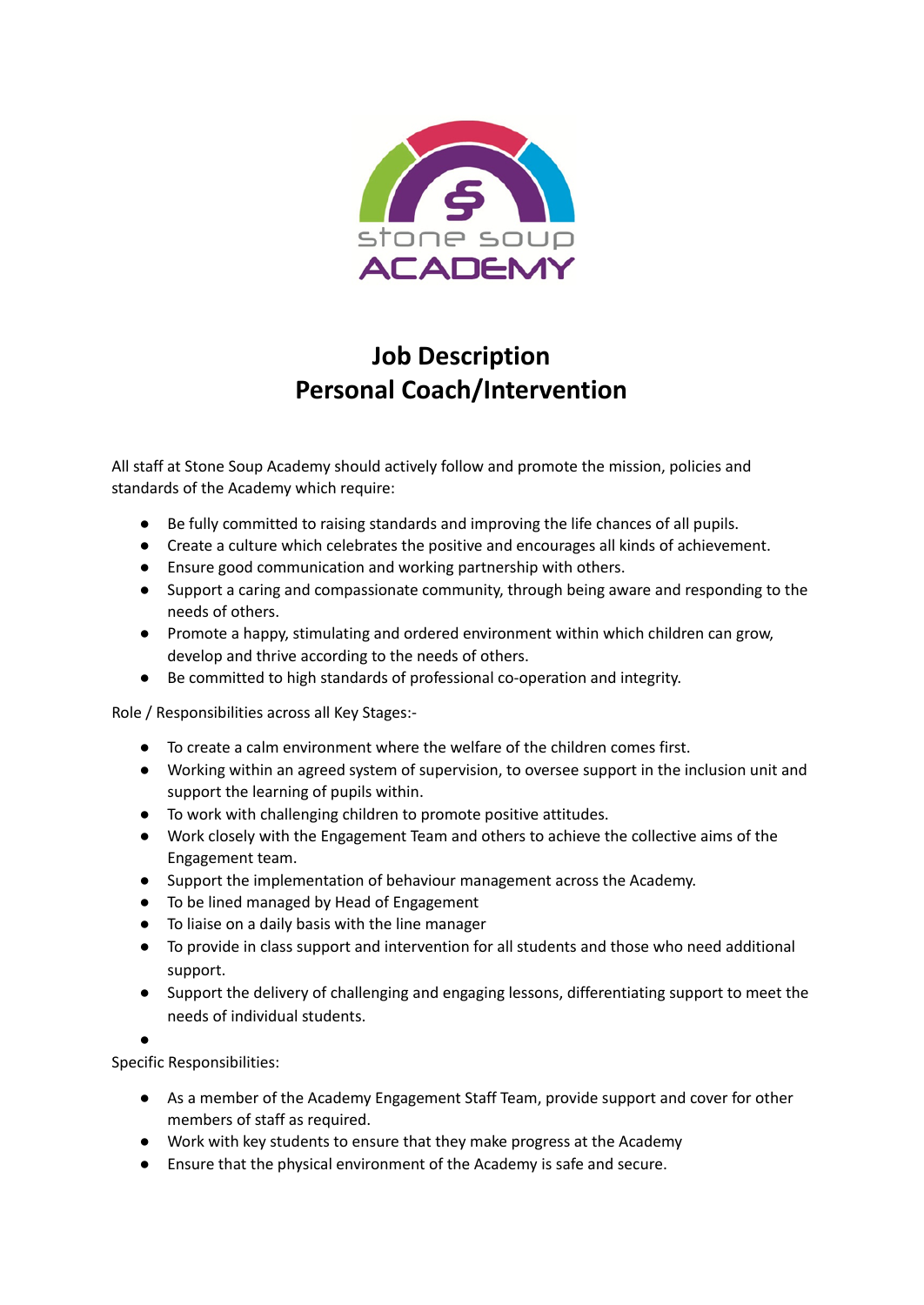- Support inclusion as required
- Supporting specific students within this role.

Monitoring, Progress and Intervention:

- Promote the aims and values of the Academy, including a commitment to good relationships and equality of opportunity for all
- Support the engagement team in identifying appropriate priorities and targets, take the necessary action and reviews progress towards them
- Ensure effective record-keeping and ensure it is effectively maintained to support the effective work of the Engagement Team.
- To work effectively with all stakeholders (internally/ externally), to bring about the best outcomes for every child.

Support for the Teacher:

- Working with the teacher and support staff, take the lead in the comprehensive assessment of children selected by the Principal or nominated representative, to identify those who need extra help to improve learning and behaviour
- Work with others to draw up an action plan for each pupil who needs particular support.
- Support the development and work within a clear framework for pupil discipline, anticipate and manage pupil behaviour constructively, promoting self-control and independence, in line with established school policy.
- Maintain regular contact with families/carers of children in need of extra support, keeping them informed of the child's needs and progress and to secure positive family support and involvement.
- To work closely with the class teacher and SENCO to ensure that the needs of the gifted and talented children and those with special educational needs.

Support for Curriculum:

● To have knowledge and appreciation of the range of activities, courses, opportunities, agencies and services that could be drawn upon to provide extra support for pupils are met/are addressed. Or any additional qualifications or experience relating to behaviour management.

Support for School:

- Comply with all Academy policies and in particular the procedures relating to child protection, health, safety and security, confidentiality and data protection. Report all concerns to an appropriate person.
- Be aware of and support differences to help ensure everyone has equal access to the services of the school and feels valued, respecting their social, cultural, linguistic, religious and ethnic background.
- Contribute to the Academy ethos, aims and development/improvement plan.
- Facilitate the sharing of relevant information between local agencies and schools and be the joint point of contact for accessing a range of community and specialist support services for example, Social Services,

Education Welfare Service.

- Complete action plans and case studies as required for the Head of Engagement.
- Attend and participate in meetings sharing best practice to support others.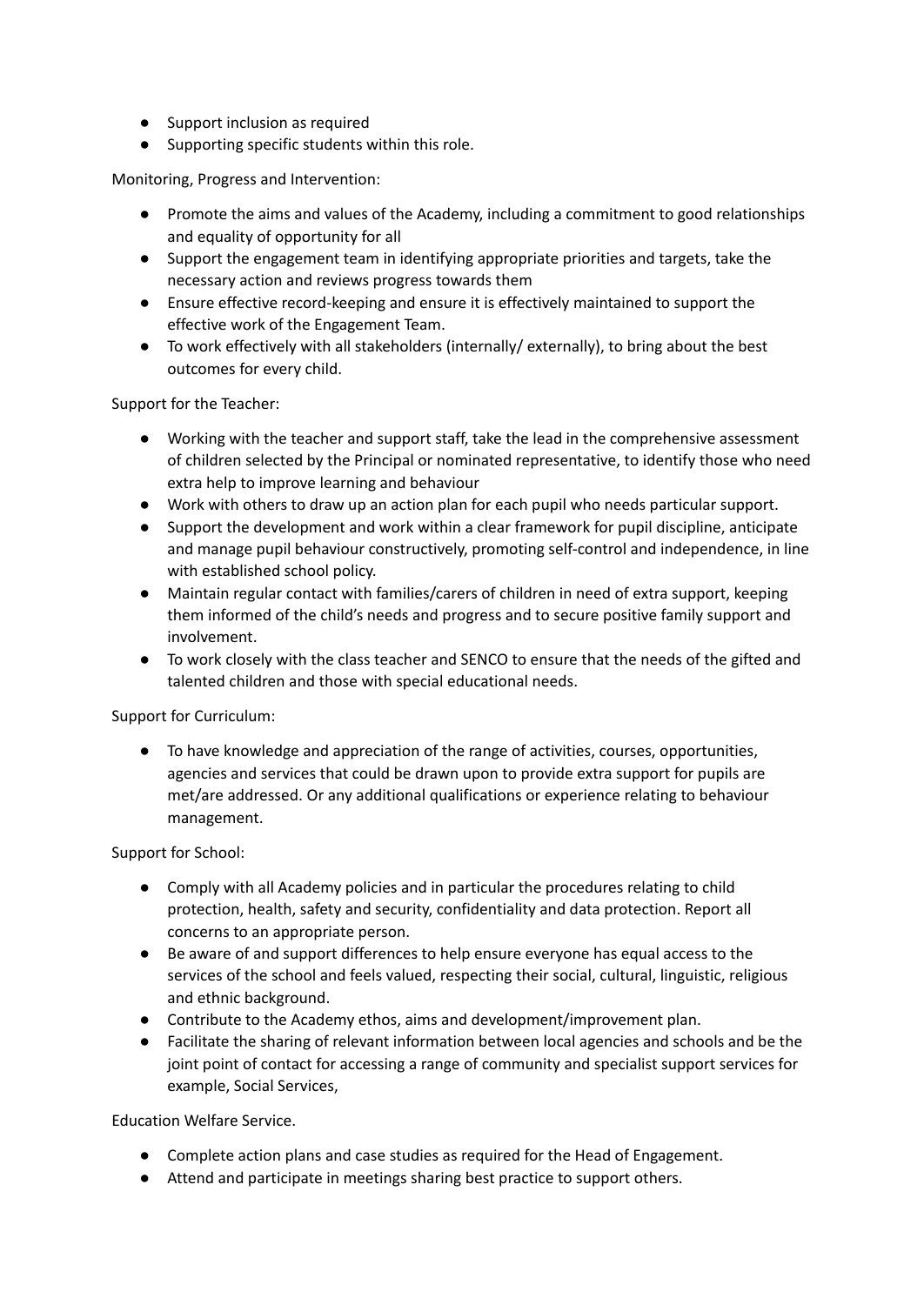- Undertake personal development through training and other learning activities, including performance management as required.
- Undertake all associated paperwork and admin for the role.

Corporate Responsibilities:

- To pursue and promote the achievement and integration of diversity and equality of opportunity throughout the Academy's activities.
- To plan, monitor and review health and safety within areas of personal control.
- To participate in the Academy's Performance Management process and engage in continuous professional development and networking to ensure that professional skills and knowledge are up to date.
- To maintain high professional standards of attendance, punctuality, appearance, conduct and positive, courteous relations with students, parents and colleagues.
- To undertake other such reasonable duties as may be required from time to time and to annually review the role and responsibilities.

General Responsibilities:

- To participate in the Academy's Performance Management/Appraisal process and engage in continuous professional development and networking to ensure that professional skills and knowledge are up to date.
- To maintain high professional standards of attendance, punctuality, appearance, conduct and positive, courteous relations with students, parents and colleagues.
- To attend meetings as required.
- All staff are responsible for the implementation of the Health and Safety Policy as far as it affects them, colleagues and others who may be affected by their work. The post holder is also expected to monitor the effectiveness of the health and safety arrangements and systems to ensure that appropriate improvements are made where necessary.
- This job description is a representative document. Other reasonably similar duties may be allocated from time to time commensurate with the general character of the post and it's grading.
- $\bullet$  The job purpose and key statements remain indicative and by no means exclusive given the evolving needs of the Academy, flexibility among staff is very important.
- Where appropriate staff will be available for reasonable overtime e.g. Open evenings, Summer school etc.
- The Academy is committed to safeguarding and promoting the welfare of children and young people and expects all staff and volunteers to share this commitment.
- Any other responsibilities/activities as reasonably expected by the Principal

## **Person Specification**

#### **Qualifications and Experience**

- Experience of working with children / young people.
- Experience of working with disadvantaged young people.
- Experience of working in a school or similar establishment.
- Experience of working with external agencies and other professionals.
- GCSE English and Maths ( Grade C /4 or above) preferred

#### **Knowledge and Skills**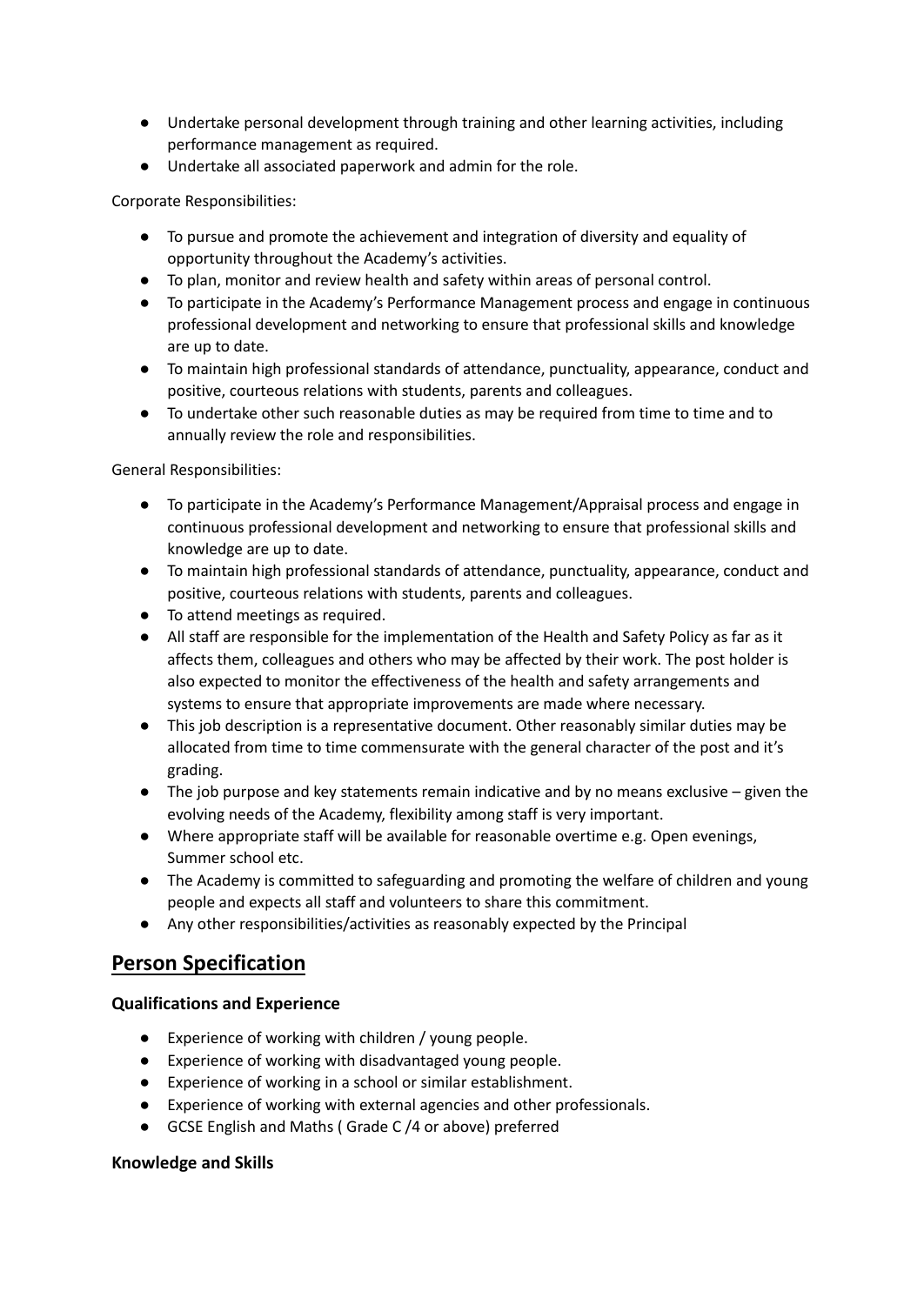- Ability to build and form good relationships with students, colleagues and parents / carers.
- Ability to work constructively as part of a team, understanding school roles and responsibilities including own.
- The ability to make professional judgements.
- The ability to respond to crisis.
- The ability to apply and maintain firm & consistent boundaries with pupils.
- Good understanding of how to motivate staff and students and get the best from them.
- Knowledge and understanding of how students learn and barriers to learning.
- Knowledge of Equal Opportunities and approaches to inclusion.
- Knowledge & understanding of Child Protection and Safeguarding procedures.
- Verbal and written communication skills appropriate to the need to communicate effectively with colleagues, students, parents / carers and other professionals.
- Good standard of numeracy and literacy skills.
- Ability to proficiently use office computer including word-processing, spreadsheet, database and internet systems.
- Ability to absorb and understand a wide range of information.
- Ability to maintain accurate records and filing systems.
- Ability to deal with confidential data / issues appropriately.
- Proven experience to de-escalate volatile situations
- The ability to deal effectively with volatile visitors to the school and deal with them in a firm, calm and effective manner

#### **Personal Qualities**

- Positive and sunny disposition
- A person who gets the job done effectively and quickly.
- Initiative and ability to prioritise one's own work.
- Able to follow direction and work in collaboration with line manager and colleagues.
- Able to work flexibly to meet deadlines and respond to unplanned situations.
- Flexibility in one's approach and an ability to think and respond creatively to challenging situations.
- Efficient and meticulous in organisation.
- Desire to enhance and develop skills and knowledge through CPD.
- Commitment to the highest standards of child protection.
- Recognition of the importance of personal responsibility for Health & Safety.
- Commitment to the school's ethos, aims and its whole community.
- The ability to establish positive and professional relationships with staff, parents & governors
- Self assertiveness
- The ability to be trustworthy and discreet
- Professional in dealings with staff both in and out of the Academy
- Well developed sense of humour
- Ability to work in stressful situations whilst remaining professional
- Excellent time management
- Loyalty and honesty

### **Application Process**

Please complete an application form which can be found on our website or by contacting our HR department on [admin@stonesoupacademy.com](mailto:admin@stonesoupacademy.com) or call 0115 8221834. Please also send in a letter of application detailing how you feel that you can positively impact the lives of our young people whilst